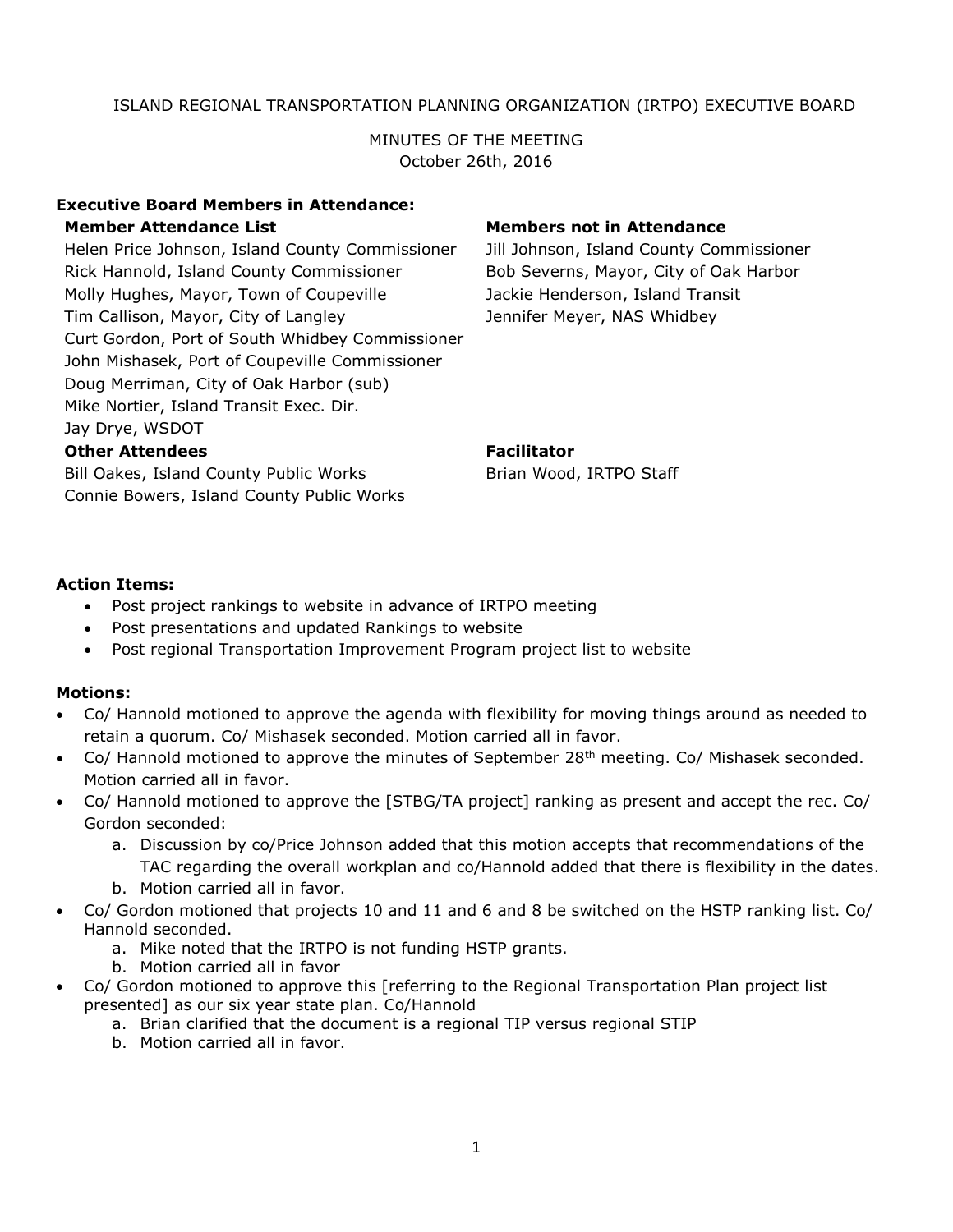# **Call to Order/Changes to Agenda**

- The Island Regional Transportation Planning Organization (IRTPO) Policy Board met in the Island County Commissioners Hearing Room on October 26, 2016. The meeting was called to order at approximately 11:30 AM by Chair Price Johnson.
- Agenda was amended to move action items forward and allow for flexibility to maintain a quorum.

# **UPWP and Appointed Administrative Positions**

- The Island Regional Transportation Planning Organization (IRTPO) Policy Board met in the Island County Commissioners Hearing Room on October 26, 2016. The meeting was called to order at approximately 11:30 AM by Chair Price Johnson.
- Agenda was amended to allow for flexibility around action items to accommodate a quorum.

# **RTPO Bylaws signatures**

A copy of the September  $28<sup>th</sup>$  approved/amended bylaws was circulated for signatures.

# **STBG and TA Projects with TAC Rankings**

STBG and TA project list as ranked by the TAC were displayed and the project ranking system was reviewed. Project presentations were made as needed to inform decisions makers. It was noted that the funds asked for by project sponsors were below the IRTPO obligation targets set by WSDOT, so all projects could go forward with board approval. Since competitive scoring was a requirement, rankings were used to establish priority for placement in the 6 year work plan and would be considered if future funding was restricted.

- While priority was considered, feasibility and fiscal restraint also determined project placement.
- Co/Hannold raised a concern regarding Crescent Harbor/Rigatta Intersection project being moved out, versus beginning next year.
- Bill Oakes explained that the project was probably only slated for right of way next year and that WSDOT Local Programs will allow advanced construction for some projects (based on Statewide allocation assessment) if they are ready to go earlier than their scheduled time.
- Jay Drye noted the positive flexibility by having a full-set of projects in the proposed workplan and that it was important to target the full, proposed allocation so that funding is not lost the next cycle.
- Commissioner Price Johnson noted that the Camano Bike Loop has been in the works for a long time and urged that the project begin in some capacity earlier than 2022 if possible.

## **HSTP Project Presentation and HSTP Committee Rankings**

HSTP progress was discussed using a project presentation and a display of project rankings. It was noted that there was significant interest in bringing new projects forward from community sponsors, but the timeline and lack of experience with process were barriers.

- Island County and Island Transit were the only sponsors able to bring projects forward.
- The HSTP ranking and suggested grading of the projects was shown.
- Island County's application for a planning grant was discussed, noting the need to better establish the HSTP network, understand the regional special services transportation needs and the potential resources.
- Mike discussed Island Transit's Mobility Manager application. The position would go beyond transit options by attempting to connect all regional and inter-regional transportation assets (agency and non-profit). The position would help to make the community providers aware of each others services and leverage the available transportation opportunities. Outreach is the goal.